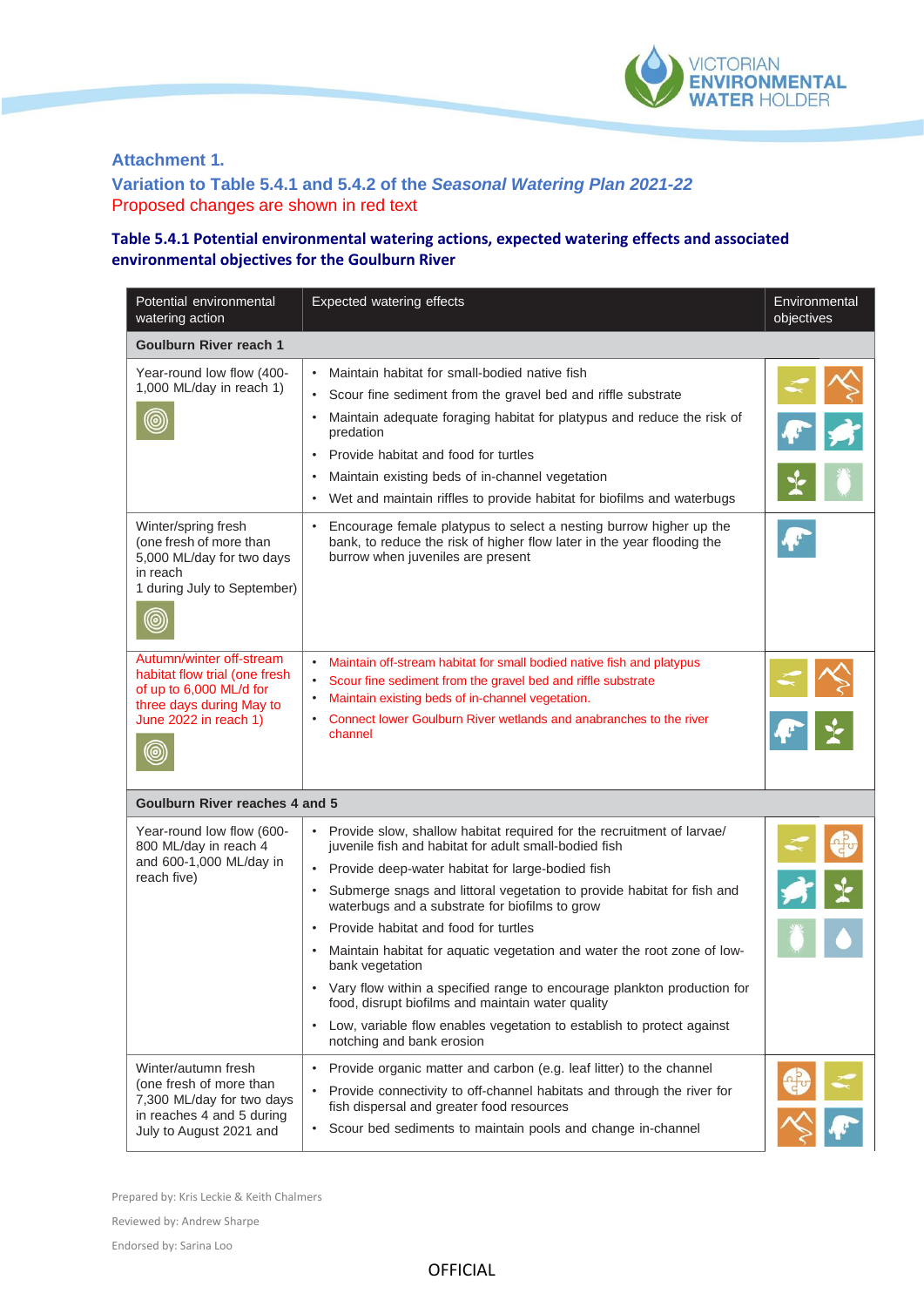| Potential environmental<br>watering action                                                                                                                                                   | <b>Expected watering effects</b>                                                                                                                                                                                                                                                                                                                                                                                                                                                                                                                                                                                                                                                                                                                                                                       | Environmental<br>objectives |
|----------------------------------------------------------------------------------------------------------------------------------------------------------------------------------------------|--------------------------------------------------------------------------------------------------------------------------------------------------------------------------------------------------------------------------------------------------------------------------------------------------------------------------------------------------------------------------------------------------------------------------------------------------------------------------------------------------------------------------------------------------------------------------------------------------------------------------------------------------------------------------------------------------------------------------------------------------------------------------------------------------------|-----------------------------|
| May to June 2022)<br>Pass a portion of natural<br>tributary flows in the mid-                                                                                                                | complexity to improve habitat<br>• Provide cues for platypus to nest higher in the bank<br>• Provide sediment and plant propagules from tributary inflows after large<br>rain events, to encourage the establishment of new plants<br>• Inundate and reduce terrestrial vegetation on low banks and trigger the<br>recruitment of native, flood-tolerant streamside vegetation<br>Improve waterbug habitat and food availability by scouring fine<br>sediments<br>• Provide organic matter and carbon (e.g. leaf litter) to the channel                                                                                                                                                                                                                                                                |                             |
| Goulburn to reaches 4<br>and 5 when flows in reach<br>3 are above 4,000 ML/<br>day (1,000- 5,000 ML/day<br>in reaches 4 and 5 during<br>May and October)                                     | • Transport and deposit seed, sediment and plant propagules on the<br>riverbank                                                                                                                                                                                                                                                                                                                                                                                                                                                                                                                                                                                                                                                                                                                        |                             |
| Early spring fresh (one<br>fresh of up to 10,500 ML/<br>day with more than seven<br>days above 7,300 ML/day<br>during September<br>and October in reaches<br>$4$ and $5)$                    | • Provide organic matter and carbon (e.g. leaf litter) to the channel<br>• Provide connectivity to off-channel habitats and through the river for<br>fish dispersal and greater food resources<br>• Scour bed sediments to maintain pools and change in-channel<br>complexity for improved habitat<br>• Increase soil moisture in banks to improve the condition of existing<br>native vegetation<br>• Provide sediment and plant propagules from tributary inflows after large<br>rain events to encourage the establishment of new plants<br>Inundate and reduce terrestrial vegetation on low banks and trigger the<br>recruitment of native flood-tolerant streamside vegetation<br>Improve waterbug habitat and food availability by scouring fine<br>sediments and biofilms from hard substrates |                             |
| Late spring fresh (one<br>fresh of more than<br>6,000 ML/day for two days<br>during November and<br>December in reaches 4<br>and $5)$                                                        | • Stimulate spawning of golden and silver perch<br>• Scour bed sediments to maintain pools and change in-channel<br>complexity for improved habitat<br>• Improve waterbug habitat and food availability by scouring fine<br>sediments and biofilms from hard substrates                                                                                                                                                                                                                                                                                                                                                                                                                                                                                                                                |                             |
| Autumn fresh (one fresh<br>of more than 5,700 ML/<br>day for two days during<br>March and May in<br>reaches 4 and 5)                                                                         | • Cue fish to move into and through the system to increase their<br>abundance and dispersal<br>Scour bed sediments to maintain pools, and change in-channel<br>$\bullet$<br>complexity for improved habitat<br>Increase soil moisture in banks for existing vegetation maintenance<br>$\bullet$                                                                                                                                                                                                                                                                                                                                                                                                                                                                                                        |                             |
| Slow recession of<br>unregulated flows or<br>releases from Goulburn<br>Weir (3,000 ML/day and<br>below in summer/autumn<br>and from 6,000 ML/ day<br>in winter/spring in reaches<br>4 and 5) | • Minimise the risk of bank erosion associated with a rapid reduction in<br>the water level<br>• Transport and deposit seed, plant propagules and sediment on the<br>riverbank<br>• Minimise the risk of hypoxic blackwater after natural events                                                                                                                                                                                                                                                                                                                                                                                                                                                                                                                                                       |                             |
| Flows should not exceed<br>1,000 ML/day for six to                                                                                                                                           | Protect littoral vegetation as habitat for small-bodied fish and<br>$\bullet$<br>macroinvertebrates                                                                                                                                                                                                                                                                                                                                                                                                                                                                                                                                                                                                                                                                                                    |                             |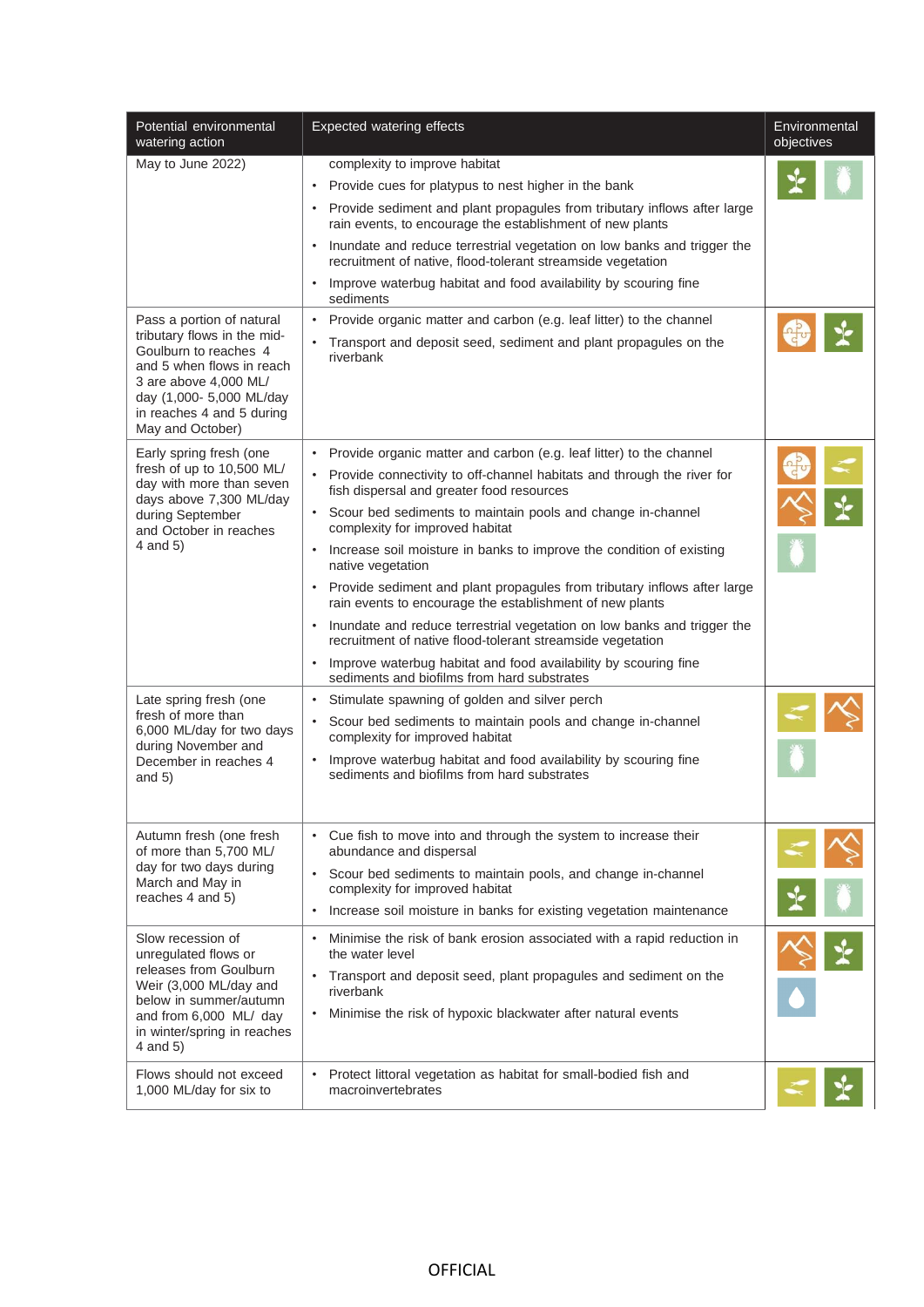

| Potential environmental<br>watering action                       | Expected watering effects                                                                           | Environmental<br>objectives |
|------------------------------------------------------------------|-----------------------------------------------------------------------------------------------------|-----------------------------|
| eight weeks after an early<br>spring fresh in reaches 4<br>and S | Allow recently germinated littoral, lower bank and semi-aquatic<br>vegetation to become established |                             |

## **Table 5.4.2 Potential environmental watering and expected water use for the Goulburn River under a range of planning scenarios**

| Planning scenario                                                      | Drought                                                                                                                                                                     | Dry                                                                                                                                                                                                                                                     | Below average                                                                                                                                                                                                                                                                                                                   | Average                                                                                                                                                                                                                                                      | Wet                                                                                                                             |
|------------------------------------------------------------------------|-----------------------------------------------------------------------------------------------------------------------------------------------------------------------------|---------------------------------------------------------------------------------------------------------------------------------------------------------------------------------------------------------------------------------------------------------|---------------------------------------------------------------------------------------------------------------------------------------------------------------------------------------------------------------------------------------------------------------------------------------------------------------------------------|--------------------------------------------------------------------------------------------------------------------------------------------------------------------------------------------------------------------------------------------------------------|---------------------------------------------------------------------------------------------------------------------------------|
| Expected river<br>conditions                                           | • Very few or no<br>large natural-<br>flow events<br><b>Blackwater</b><br>$\bullet$<br>could be an<br>issue if there<br>is a large<br>rain event in<br>the warmer<br>months | One to two<br>short-duration.<br>large, natural-<br>flow events<br>are likely to<br>provide small<br>winter/spring<br>freshes<br><b>Blackwater</b><br>$\bullet$<br>could be an<br>issue if there<br>is a large<br>rain event in<br>the warmer<br>months | • Large natural-<br>flow events<br>are expected<br>to provide<br>some low<br>flow for a few<br>months from<br>winter/mid-<br>spring and<br>are likely to<br>provide small<br>winter/spring<br>freshes<br><b>Blackwater</b><br>$\bullet$<br>could be an<br>issue if there<br>is a large<br>rain event in<br>the warmer<br>months | Large natural-<br>flow events will<br>provide low<br>flow for most<br>of the year<br>and will likely<br>provide winter/<br>spring freshes<br>Blackwater<br>$\bullet$<br>could be an<br>issue if there<br>is a large<br>rain event in<br>the warmer<br>months | Large natural-<br>flow events<br>will provide<br>low flow<br>and multiple<br>overbank<br>flow events in<br>winter/spring        |
| predicted supply<br>of water for the<br>environment <sup>1</sup>       | $\cdot$ 330 GL                                                                                                                                                              | $\cdot$ 431 GL                                                                                                                                                                                                                                          | $\cdot$ 512 GL                                                                                                                                                                                                                                                                                                                  | $\cdot$ 590 GL                                                                                                                                                                                                                                               | 590 GL<br>$\bullet$                                                                                                             |
| <b>Goulburn River reach 1</b>                                          |                                                                                                                                                                             |                                                                                                                                                                                                                                                         |                                                                                                                                                                                                                                                                                                                                 |                                                                                                                                                                                                                                                              |                                                                                                                                 |
| Potential                                                              | Tier 1a (can be achieved with predicted supply)                                                                                                                             |                                                                                                                                                                                                                                                         |                                                                                                                                                                                                                                                                                                                                 |                                                                                                                                                                                                                                                              |                                                                                                                                 |
| environmental<br>watering $-$ tier 1<br>(high priorities) <sup>2</sup> | Year-round<br>low flow<br>Winter/spring<br>$\bullet$<br>fresh                                                                                                               | Year-round<br>low flow<br>Winter/spring<br>fresh                                                                                                                                                                                                        | Year-round<br>$\bullet$<br>low flow<br>Winter/spring<br>$\bullet$<br>fresh                                                                                                                                                                                                                                                      | Year-round<br>$\bullet$<br>low flow<br>Winter/spring<br>$\bullet$<br>fresh<br>Autumn/winter<br>$\bullet$<br>off-stream habitat<br>flow trial                                                                                                                 | Year-round<br>$\bullet$<br>low flow<br>Winter/spring<br>$\bullet$<br>fresh<br>Autumn/winter<br>off-stream habitat<br>flow trial |
| Goulburn River reaches 4 & 5                                           |                                                                                                                                                                             |                                                                                                                                                                                                                                                         |                                                                                                                                                                                                                                                                                                                                 |                                                                                                                                                                                                                                                              |                                                                                                                                 |